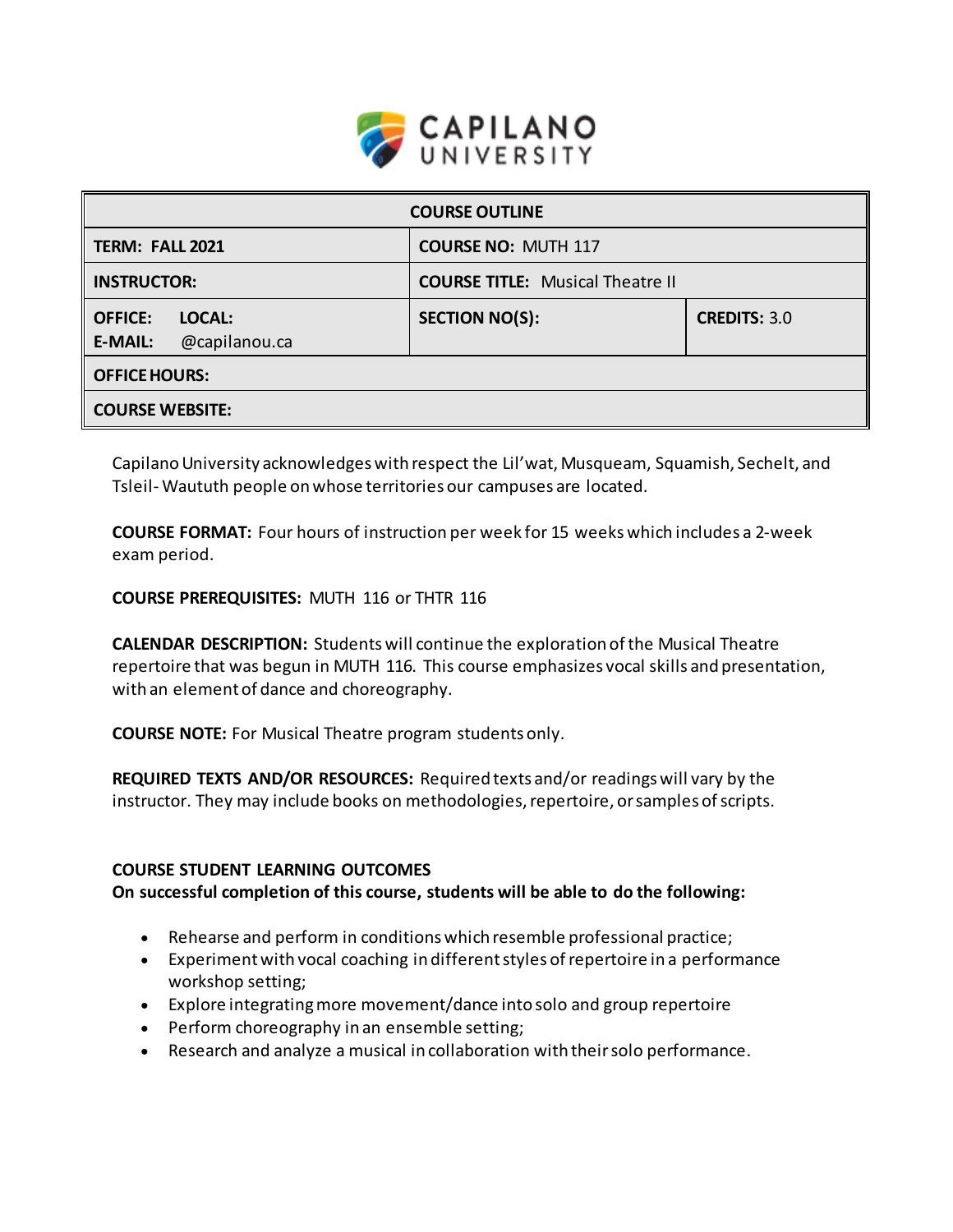### **COURSE CONTENT**

The content and week-by-week breakdown of the course will vary by term and instructor(s). The following is a sample.

| Week      | <b>Course Content</b>             |  |
|-----------|-----------------------------------|--|
|           | Introduction to Course            |  |
| $2 - 4$   | Ensemble repertoire with movement |  |
| $5 - 7$   | Masterclass                       |  |
| $8 - 11$  | Ensemble repertoire with movement |  |
| $12 - 13$ | Masterclass                       |  |
| $14 - 15$ | Final projects and/or assignments |  |

### **EVALUATION PROFILE**

| In-Class Skills                                            | 10-30% |  |  |  |
|------------------------------------------------------------|--------|--|--|--|
| Assignment(s) $*$                                          | 10-40% |  |  |  |
| Masterclass                                                | 10-30% |  |  |  |
| <b>Final Assessment</b>                                    | 10-30% |  |  |  |
| <b>Professional Practices</b>                              | 10-25% |  |  |  |
| <b>TOTAL</b>                                               | 100%   |  |  |  |
| *No assignment will be worth more than 35% of overall mark |        |  |  |  |

#### **ASSIGNMENTS**

The assignment structure for this course is determined by the instructor in accordance with the learning outcomes outlined above. Please refer to the course syllabus and eLearn site for a more detailed breakdown.

**In-Class Skills**: Students will be evaluated on their willingness to adopt the training methods, and successful synthesis of techniques with performance. Embodiment, presence, specificity, and authenticity are key terms in the evaluation of this work.

**Assignment(s**): This course will have an assignment such as a performance, a research paper, or ensemble work demonstrating the skills that reflect their ideas and work garnered during the course.

**Masterclass**: There will be Masterclass song(s) chosen from a repertoire style. The song will be performed in class, and adjustments will be given by the instructors. Details will be discussed on syllabus and in class.

**Final Assessment**: This course will have a final assessment such as a mock audition or performance demonstrating the skills learned within this class.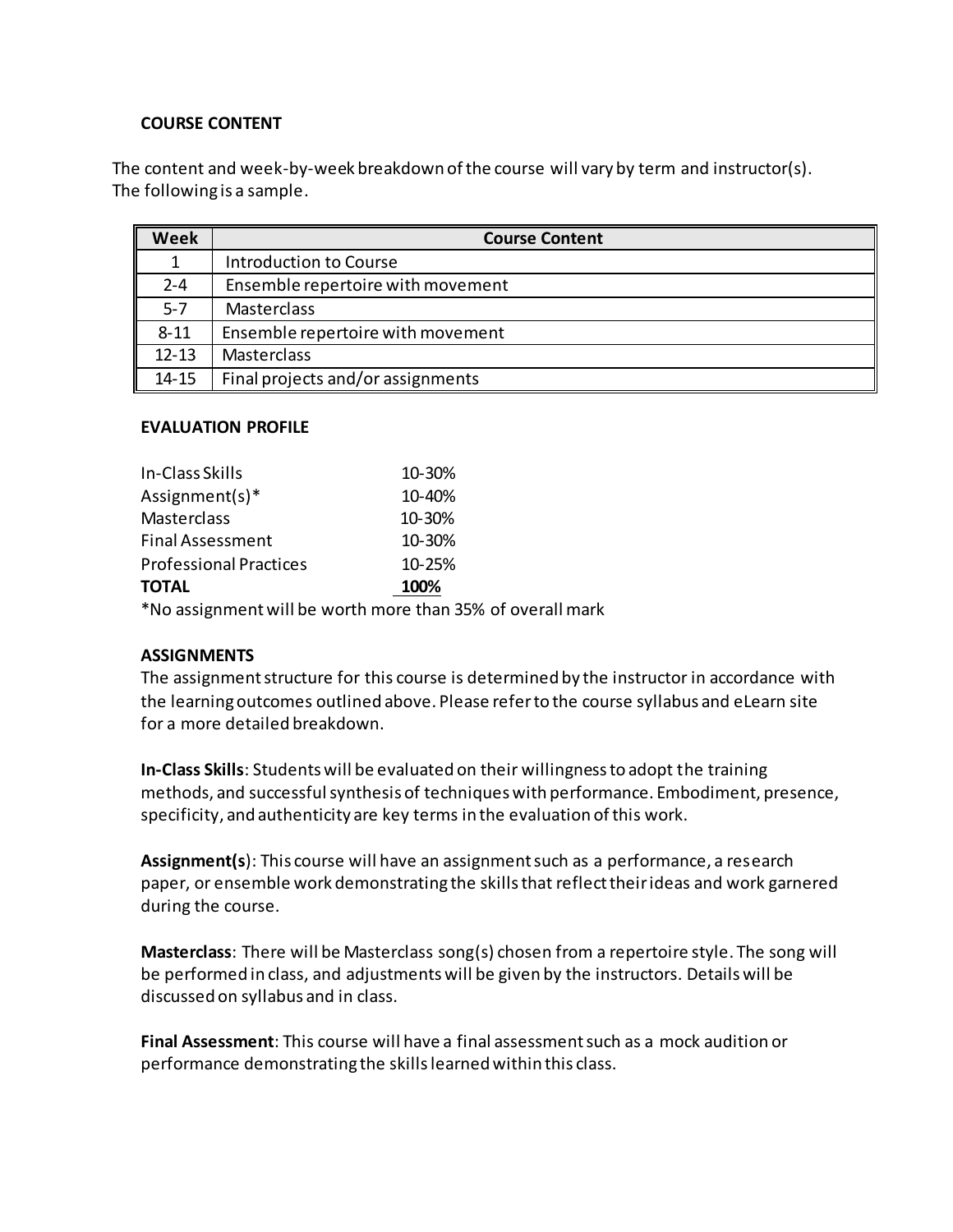**Professional Practices**: This grade reflects the department's Professional Practices as outlined in the Student Handbook. Professional Practices and expectations specific to this class will be reviewed by the instructor.

### **GRADING PROFILE**

| $= 90-100$      |                             | $\vert B+$ = 77-79   C+ = 67-69   D = 50-59 |             |
|-----------------|-----------------------------|---------------------------------------------|-------------|
| $= 85-89$       | $  B = 73-76   C = 63-66$   |                                             | $IF = 0-49$ |
| $A - = 80 - 84$ | $B - = 70-72$ $C - = 60-62$ |                                             |             |

## **Incomplete Grades**

Grades of Incomplete "I" are assigned only in exceptional circumstances when a student requests extra time to complete their coursework. Such agreements are made only at the request of the student, who is responsible to determine from the instructor the outstanding requirements of the course.

### **Late Assignments**

Assignments are due at the beginning of the class on the due date listed. If you anticipate handing in an assignment late, please consult with your instructor beforehand.

## **Missed Exams/Quizzes/Labs, etc.**

Make-up exams, quizzes, and/or tests are given at the discretion of the instructor. They are generally given only in medical emergencies or severe personal crises. Some missed labs or other activities may not be able to be accommodated. Please consult with your instructor.

#### **Attendance**

This course is built around an active classroom component. Students are expected to attend all classes and associated activities.

#### **English Usage**

Students are expected to proofread all written work for any grammatical, spelling, and stylistic errors. Instructors may deduct marks for incorrect grammar and spelling in written assignments.

#### **Electronic Devices**

Students may use electronic devices during class for note-taking only.

## **On-line Communication**

Outside of the classroom, instructors will (if necessary) communicate with students using either their official Capilano University email or eLearn; please check both regularly. Official communication between Capilano University and students is delivered to students' Capilano University email addresses only.

## **UNIVERSITY OPERATIONAL DETAILS Tools for Success**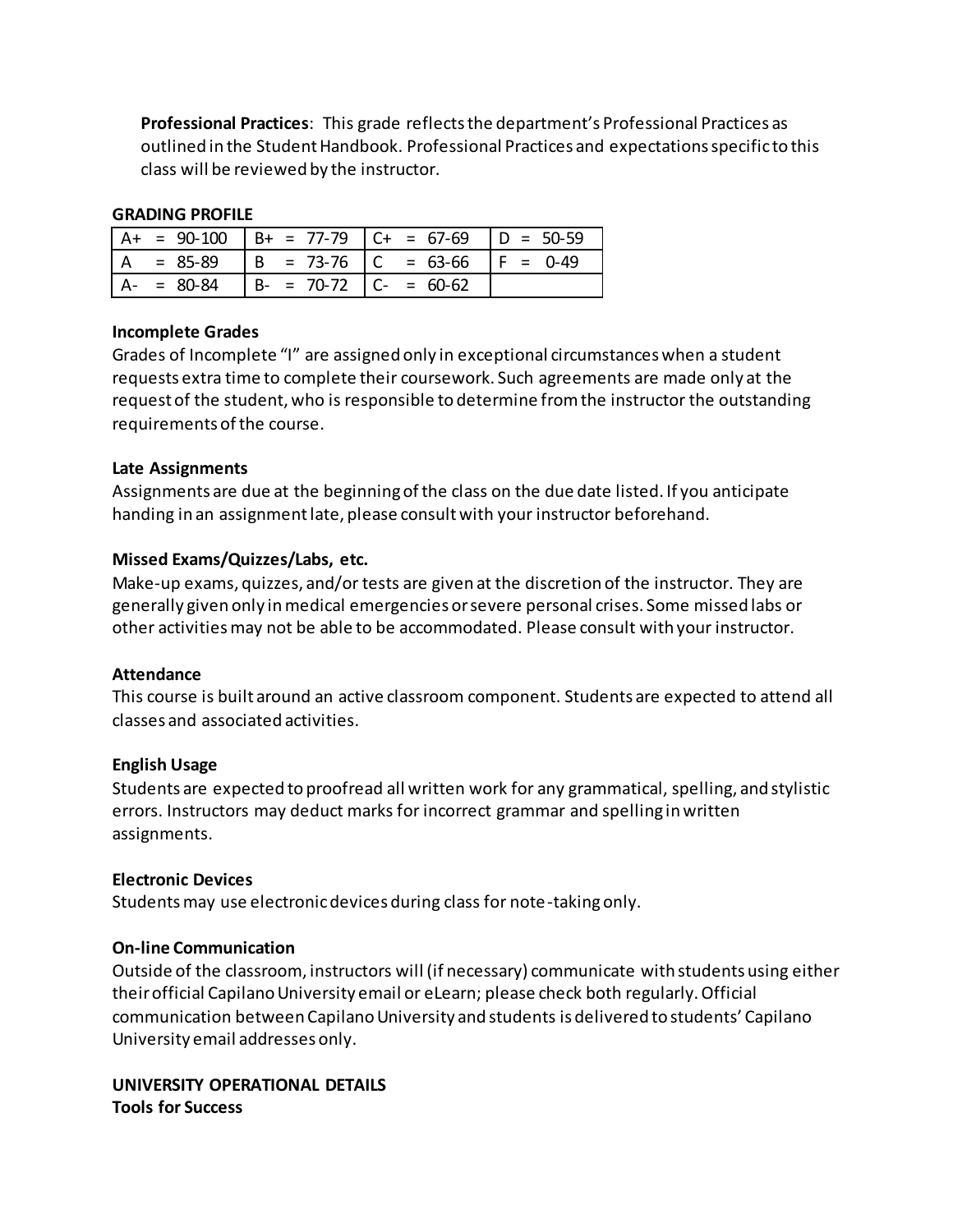Many services are available to support student success for Capilano University students. A central navigation point for all services can be found at:<https://www.capilanou.ca/student-life/>

# **Capilano University Security: download the [CapU Mobile Safety App](https://www.capilanou.ca/student-life/support--wellness/safety--security/capu-safe-app/)**

## **Policy Statement (S2009-06)**

Capilano University has policies on Academic Appeals (including appeal of final grade), Student Conduct, Academic Integrity, Academic Probation and other educational issues. These and other policies are available on the University website.

# **Academic Integrity (S2017-05)**

Any instance of academic dishonesty or breach of the standards of academic integrity is serious and students will be held accountable for their actions, whether acting alone or in a group. See policy and procedures S2017-05 Academic Integrity for more information: <https://www.capilanou.ca/about-capu/governance/policies/>

Violations of academic integrity, including dishonesty in assignments, examinations, or other academic performances, are prohibited and will be handled in accordance with the Student Academic Integrity Procedures.

**Academic dishonesty** is any act that breaches one or more of the principles of academic integrity. Acts of academic dishonesty may include but are not limited to the following types:

**Cheating**: Using or providing unauthorized aids, assistance or materials while preparing or completing assessments, or when completing practical work (in clinical, practicum, or lab settings), including but not limited to the following:

- Copying or attempting to copy the work of another during an assessment;
- Communicating work to another student during an examination;
- Using unauthorized aids, notes, or electronic devices or means during an examination;
- Unauthorized possession of an assessment or answer key; and/or,
- Submitting of a substantially similar assessment by two or more students, except in the case where such submission is specifically authorized by the instructor.

**Fraud**: Creation or use of falsified documents.

**Misuse or misrepresentation of sources**: Presenting source material in such a way as to distort its original purpose or implication(s); misattributing words, ideas, etc. to someone other than the original source; misrepresenting or manipulating research findings or data; and/or suppressing aspects of findings or data in order to present conclusions in a light other than the research, taken as a whole, would support.